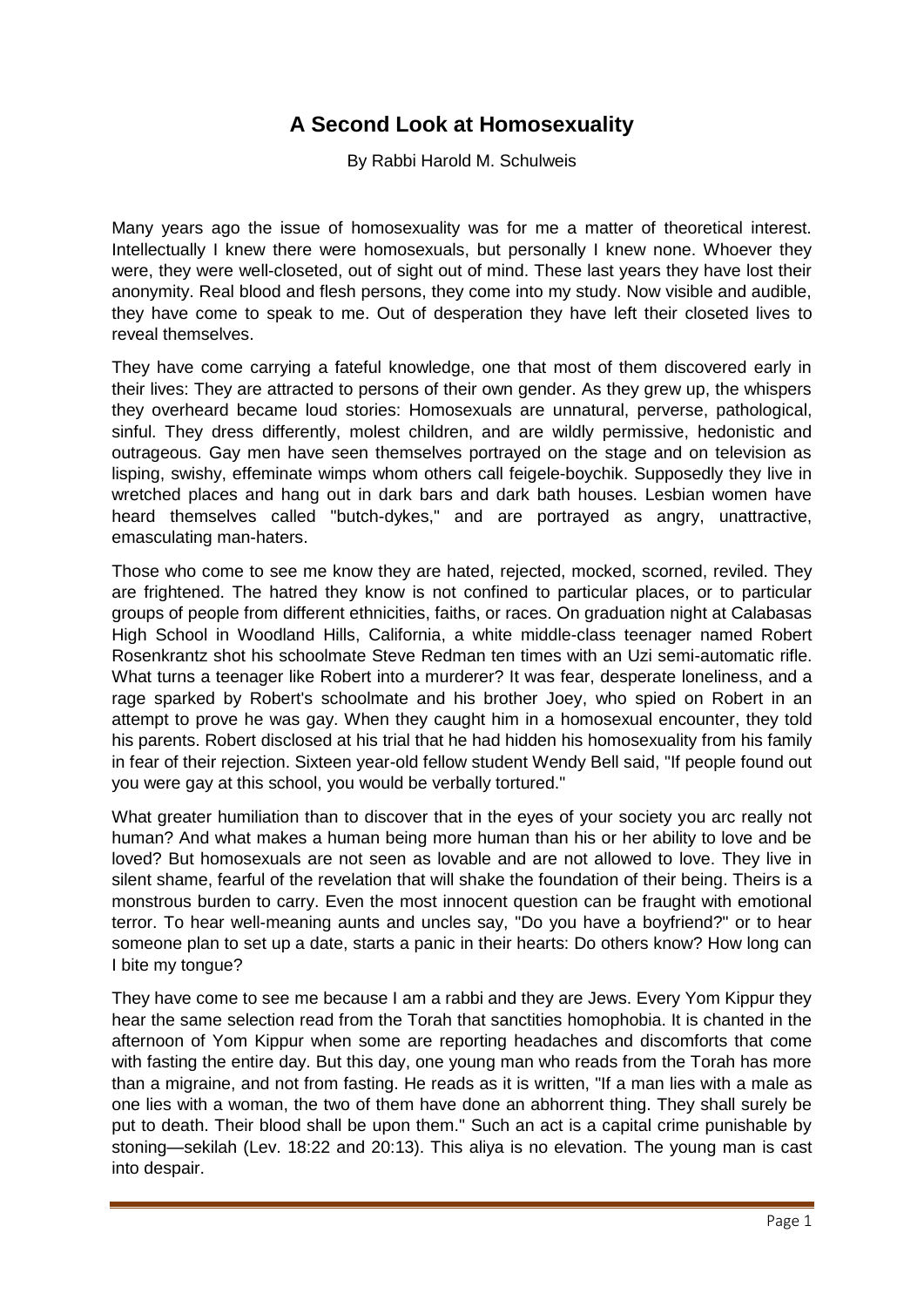What do they who come to see me want of me? Absolution? Assurance? Protection? A Jewish voice? What does the law state? What does Judaism say? I am faced with not only a text of so few verses but also with human beings I now know personally, and whose families I know. I look from the law into the eyes of those before me. Without knowing them, I might find it an easier matter to judge. But the Talmud says: "You have to judge according to that which you see with your own eyes" (Baba Bathra 43a).

Harold I. Schulweis is the author of For Those Who Can't Believe (Harper Collins) and is senior rabbi at Valley Beth Shalom in Encino, Ca.

What do I see with my own eyes? Honest, decent, God-fearing, loving men and women. And what do I hear but the penetrating words of Micah, the prophet who tells me what God requires: "It has been told you O man what is good and what the Lord demands of youoto do justice, to love mercy and to walk humbly with the Lord thy God." Yet what is just and merciful here? The persons who have come to me carry their own testimony. In the privacy of my study, they tell me they have not chosen their sexual orientation or lifestyle, that theirs is not a matter of sexual preference. They have chosen nothing except to bury their terror: "It has been for me a living hell. I no more chose my attachments to another of my own gender than you, Rabbi, chose the love of a woman. It was not something taught or modeled or revered in my home or in my circle. But I sensed it early in my childhood. I denied it, fought it, but it would not he denied."

Scholars agree that the authors of the Bible and Talmud took their position on the issue of homosexuality from the assumption that homosexual behavior was an act of freedom of choice, that the homosexual acted either to defy God, or to oppose the law, or as a holy prostitute using his or her body to serve a pagan cult. This assumption of the ancients about the motivation of the homosexual was based on factual error. The rabbis of the first centuries did not know the etiology of homosexuality, or the character of constitutional homosexuals. Their judgments were made with only the knowledge of their time.

Therefore, the ancient rabbis cannot be blamed for their position on homosexuality any more than, for example, they could be blamed for the talmudic position on the deaf-mute, the cheresh. In the Talmud a cheresh fell into the same category as a shoteh and a katan, a person- who was non compos mentis. The assumption was clear. Since the cheresh cannot communicate, cannot speak or hear, he or she was considered only to be "dumb"— a word that originally meant mute and was turned into a colloquial expression meaning stupid. Until the nineteenth century, halachists held that the deaf-mute could not serve as a witness, dispose of property, be counted into the minyan, or effect a marriage or divorce.

But traditional laws are not frozen. When Rabbi Simchah Bunem Sofer of Hungary visited the Vienna Institute for the Deaf and Dumb, he observed the accomplishments of its students and realized that the cheresh is far From mentally incompetent. In our time, Rabbi Isaac Halevi Herzog has continued to maintain that the laws prohibiting the deaf-mute from ritual and commercial acts are now void, and that the cheresh can indeed participate fully in religious life. And so it should be for all rabbis today, who are living on the edge of the twenty-first century: We must review traditional laws with the knowledge of our time.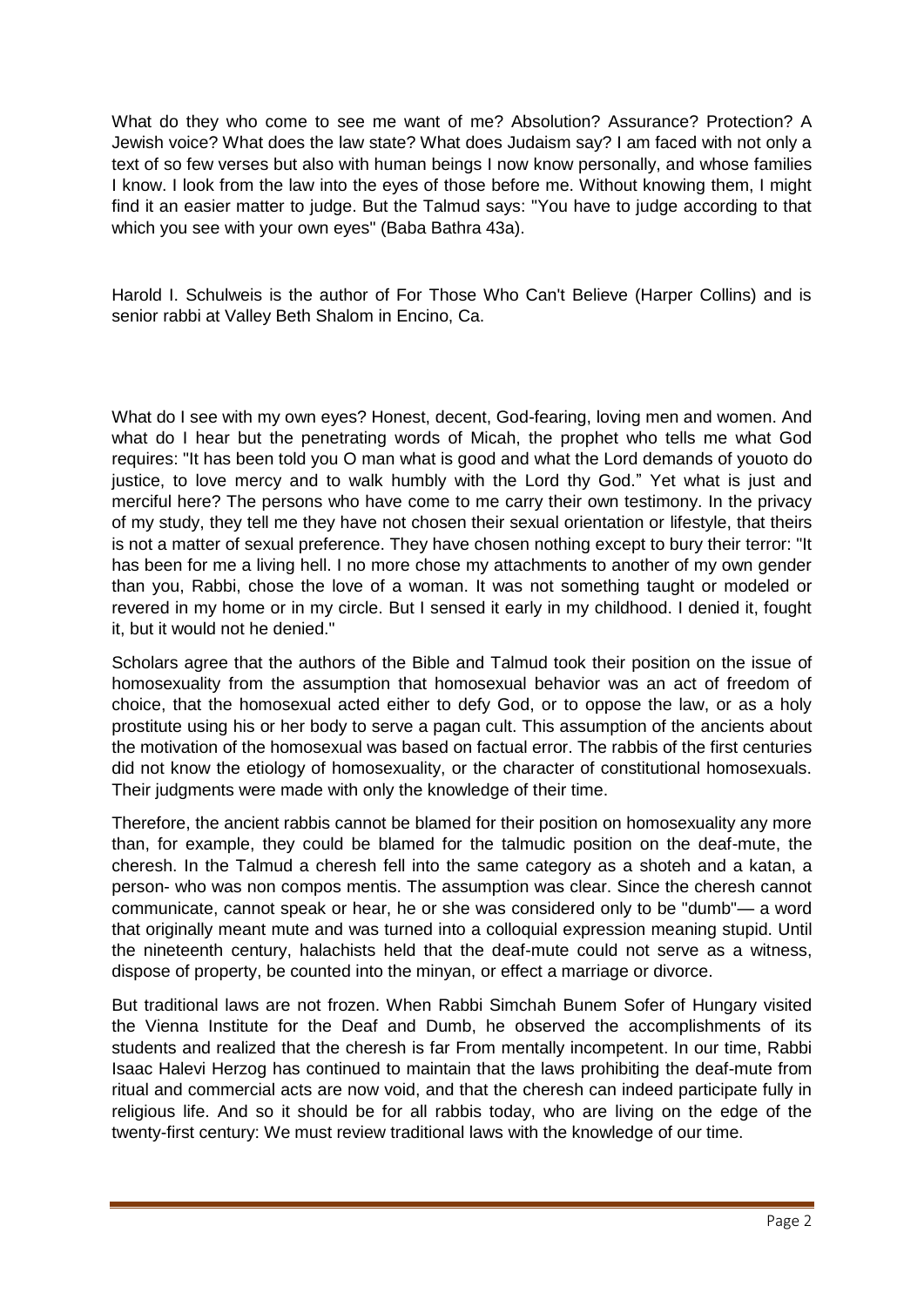To do otherwise is to treat Halacha as so much dead weight. This would be calumnious. Those who know its history know that Halacha changes with new knowledge and with new moral sensibilities. Consider cases in which the rabbis nullified or circumvented the biblical law, as in the case of the hen sorer v'moreh, the rebellious delinquent son who could be brought to the elders and stoned for his abominable acts (Deut. 21:18), or the case of the sotah, the wife suspected of adultery to whom the ordeal of jealousy was given (Num. 5:12), or the case of the it nidachat, the heretical city tainted with idolatry that was to he destroyed (Deut. 13:13). All these biblical laws were dismissed by the rabbis of the Talmud as purely theoretical but having no application to life: Lo hayah v'lo atid lihyot. The same Talmudic courage and sensitivity should be applied to judging homosexuals who testify that their sexual orientation is not an act of will.

I hear questions from people who are far from homophobic and deserve answers. They ask, for example, if this inclusiveness of homosexuality is accepted, why that same kind of tolerance is not extended to non-converted intermarriage. But when we speak of gays and lesbians, we are speaking about Jewish gays and lesbians, upon whom we make the same religious and moral demands of loyalty to people and to the Jewish faith as we do upon all Jews,

For those who are constitutional homosexuals, is there no choice except the denial of their sexual lives? The options are to "either closet or cloister," leaving no alternative hut celibacy and sexual abstinence. Yet that counsel is contrary to the affirmation of life and of sexuality that is so basic in Judaism: Would a loving God create such a being in His image to be condemned to lifelong suffering and frustration? When these people come to me, I cannot counsel them to deny their emotional and sexual feelings, but only to live out their lives in ways that confirm the deepest expressions of their love.

Others argue that the purpose of union and of marriage is procreation, and that homosexuality was prohibited because it denies history, denies the future, and defies the purpose of marriage. Are we not mandated to multiply and fructify and fill the earth? Is that argument not further substantiated by the talmudic ruling: "If a man took a woman and live with her for ten years and she bore no child he may not abstain any more from the duty of propagation" (Yebamoth 64a). Consequently, the man is justified to divorce her and to marry another after a decade of barrenness. Yet the rabbis could not find it in their heart to dissolve such a union: Lo m'laah liham. Such a divorce would wrong another human being. So, they may live together because the purpose of union is not just for procreation, but also includes the blessedness of companionship and love that does not always eventuate in having children.

Were having children the only justification of marital union, would we deny kiddushin because of infertility or the medical disability of bride or groom? The head and heart of Halacha concede that procreation is not the only goal of human sexuality. Moreover, in an age in which artificial insemination and adoption exist as choices, a homosexual union is not a barrier for the having of children and raising of family.

The underlying issue is moral, not textual. Surely even the most stringent followers of Halacha would not apply the traditional law that demands death to the homosexual. Who would call for us to criminalize homosexuality? We cannot, as thinking, feeling Jews, base our judgment solely on a verse or two in the Bible. Consider the fact that an entire corpus of religious text and spiritual principles informs rabbinic conscience. The Torah cultivates Jewish conscience: "The Torah's ways arc ways of pleasantness and all its paths are peace." It reminds us that we are to love the stranger and to know his or her heart. If we do not know the heart, if we do not know the humanity of society's pariahs, we do not know our